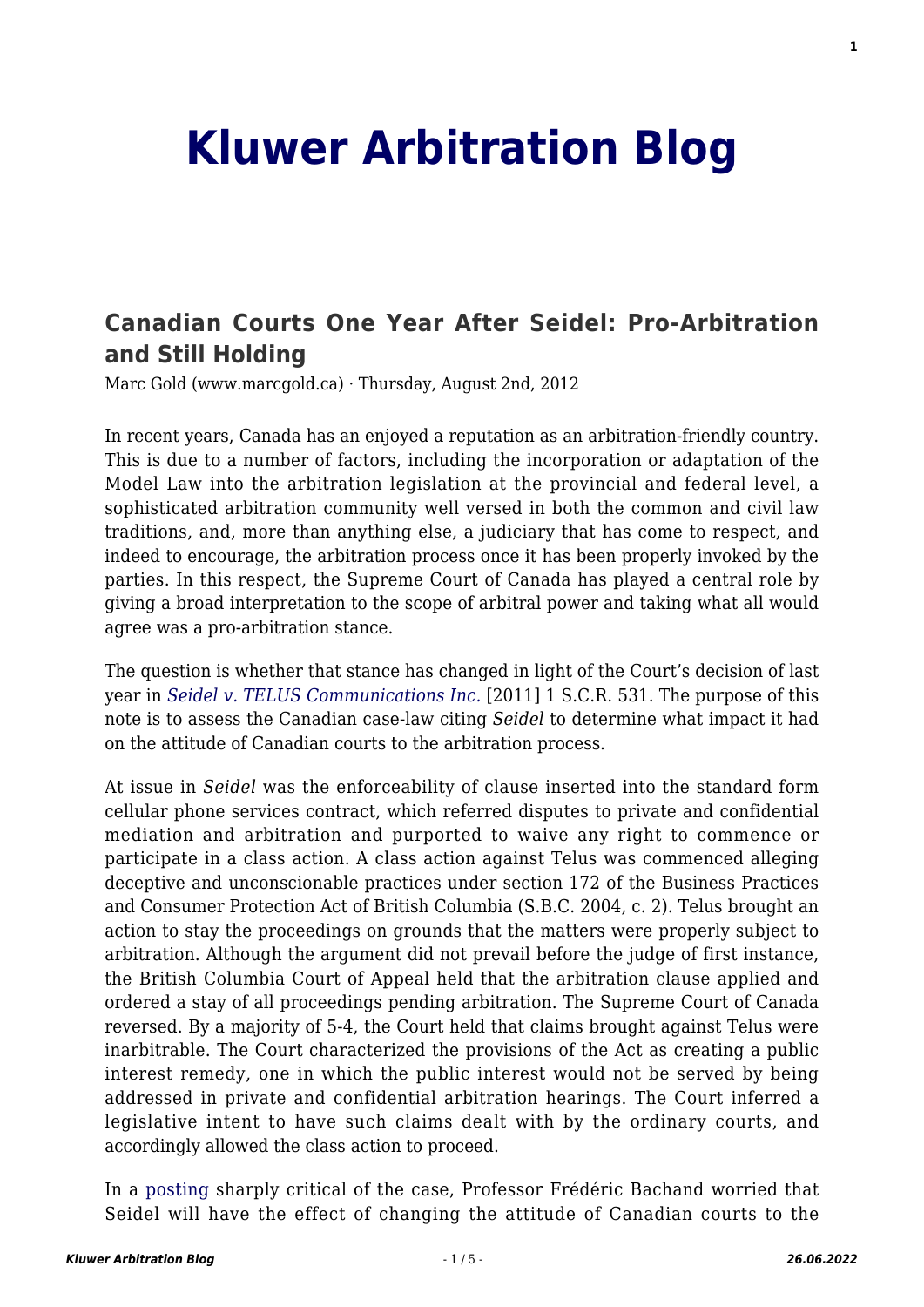arbitration process. In his view, "[t]he key lesson is that, when faced with an ambiguity in statutory provisions or precedents bearing on an arbitration law issue, Canadian courts can no longer be safely expected to prefer the pro-arbitration solution". Responding to his concern, [others](http://wolterskluwerblogs.com/blog/2011/03/31/the-supreme-court-of-canada-pro-arbitration-no-more/comment-page-1/#comment-136345) thought that the case would be relatively confined to the area of consumer protection legislation and remedies.

It has now been well over a year since *Seidel* was decided, and it appears fairly clear that the worst fears about the impact of *Seidel* have not been realized. Equally interesting, it also appears that *Seidel* has not had a dramatic impact even in the area of so-called consumer protection legislation.

At the time of writing, *Seidel* has been cited in sixteen cases. (For a list of these cases and links thereto, see [here.](http://www.canlii.org/eliisa/noteUpSearch.do?origin=/en/ca/scc/doc/2011/2011scc15/2011scc15.html&translatedOrigin=/fr/ca/csc/doc/2011/2011csc15/2011csc15.html&language=en&searchTitle=2011+SCC+15+%28CanLII%29)) Of these, six are irrelevant for our purposes, *Seidel* typically being cited for the proposition that consumer legislation should be interpreted generously in favour of consumers or for the general rules governing class actions. No arbitral issue was raised in these cases.

In the remaining ten cases where an issue of arbitration did arise, there is no evidence that *Seidel* has had a negative impact on courts' attitudes towards the arbitration process.

In cases where consumer protection legislation was not at issue, the courts citing *Seidel* have tended to support the arbitration process, whether deferring to arbitrators' ruling on the scope of their jurisdiction, or upholding the scope of an arbitrator's remedial powers. (Regarding jurisdiction, see *[Padmawar v. Altig and Altig](http://canlii.ca/t/fllh8) [International](http://canlii.ca/t/fllh8)*, 2011 BCSC 682 (CanLII); *[1338121 Ontario v. FDV Inc.,](http://canlii.ca/t/flxpv)* 2011 ONSC 3816 (CanLII); *[Boxer Capital Corporation v. Marine Land Developments Ltd.,](http://canlii.ca/t/fr9t8)* 2012 BCSC 684 (CanLII); *[Ontario v. Imperial Tobacco Canada Limited,](http://canlii.ca/t/fmfvl)* 2011 ONCA 525 (CanLII). Regarding remedial powers, see *[Mercer Gold Corporation \(Nevada\) v.](http://canlii.ca/t/fqd8g) [Mercer Gold Corp \(B.C.\),](http://canlii.ca/t/fqd8g)* 2012 BCCA 103 (CanLII).)

Even where class action proceedings were at issue, *Seidel* seems to be limited in its impact. Where a class action was allowed to proceed despite the existence of an arbitration agreement, it was strictly on the basis that the defendant in the class action suit was not a party to the arbitration agreement in question. (See *[Ontario v.](http://canlii.ca/t/fmfvl) [Imperial Tobacco Canada Limited,](http://canlii.ca/t/fmfvl)* 2011 ONCA 525 (CanLII). Indeed, in the case of the parties to the agreement, the Court upheld the arbitrator's determination that he had jurisdiction over the dispute.) In another case, an application to exclude a class from a class action suit because of an ostensible arbitration agreement was rejected on the basis that there was no evidence of the arbitration agreement. (*[Toronto Community](http://canlii.ca/t/fmng1) [Housing Corporation v. Thyssenkrupp Elevator \(Canada\) Limited,](http://canlii.ca/t/fmng1)* 2011 ONSC 4914 (CanLII).) In neither case can it be said that *Seidel* had a material bearing on the orientation of the courts towards arbitration.

What then of those cases where consumer protection legislation was at issue? Even here, *Seidel* has not had the anti-arbitration impact that some feared.

In *[Kary v. 1147237 Alberta Ltd.,](http://canlii.ca/t/flrd3)* 2011 ABPC 178 (CanLII), a provincial court judge in Alberta cited *Seidel* for the proposition that an arbitration clause did not preclude a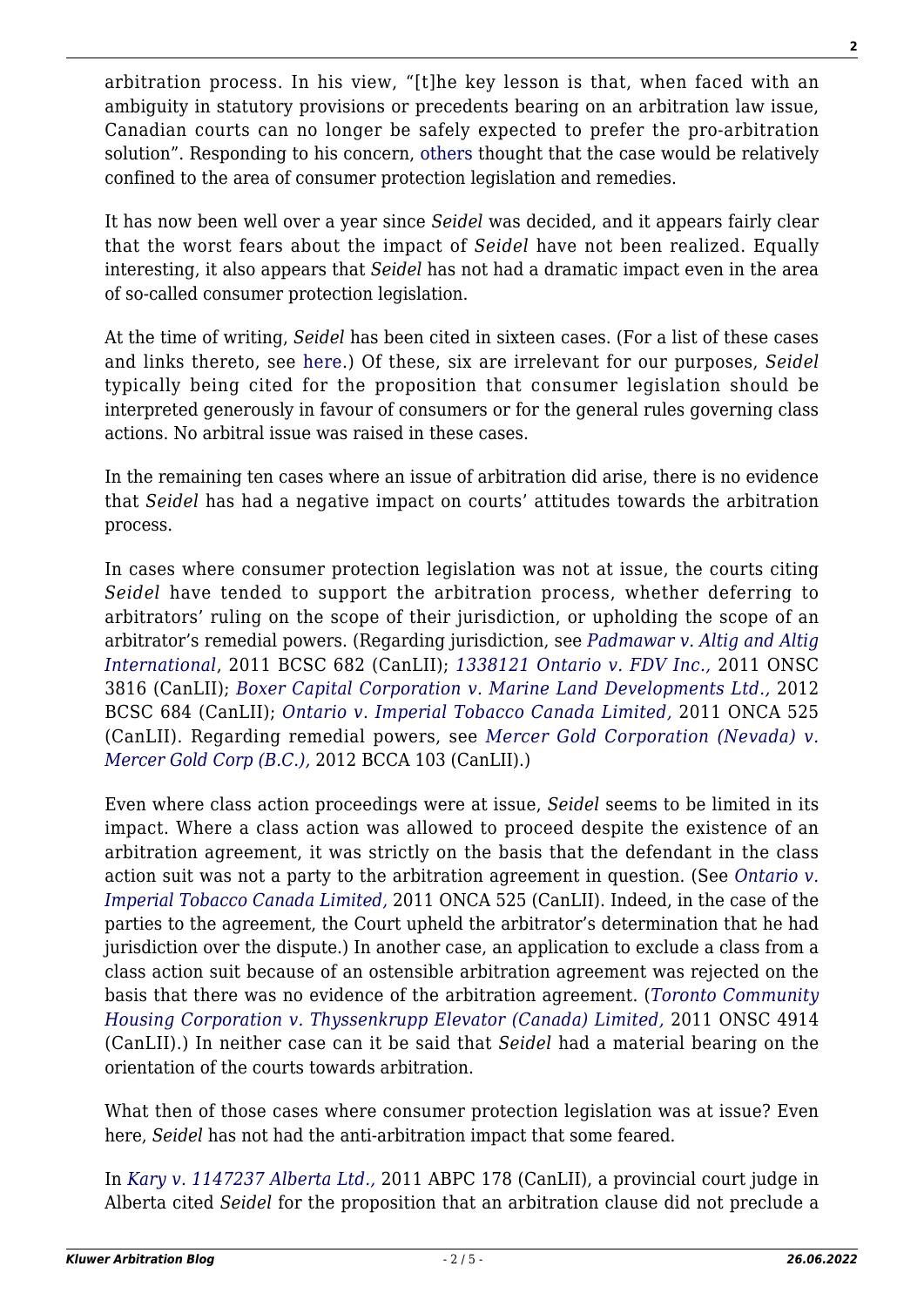class action proceeding based upon provincial consumer legislation, but the case was informed by the judge's doubts as to whether or not an arbitration agreement was, in fact, in effect at all.

More significantly, in *[Telus v. Comtois,](http://canlii.ca/t/fpt8j)* 2012 QCCA 170 (CanLII), the Quebec Court of Appeal had to consider an arbitration clause between Telus and its corporate customers. *Seidel* was cited on a number of occasions, first for the proposition that in the absence of a contrary provision of law, an arbitration clause should be deferred to by courts and later to support the proposition that the arbitration clause in the service contracts with Telus' corporate customers were valid and not abusive as per the terms of the relevant Quebec legislation. This hardly reflects an anti-arbitration *virage* by Canadian courts.

Indeed, one court seems to have gone out of its way to place *Seidel* in the context of the pro-arbitration line of Supreme Court of Canada cases. In *[Murphy v. Compagnie](http://canlii.ca/t/fp2rl) [Amway Canada,](http://canlii.ca/t/fp2rl)* 2011 FC 1341 (CanLII), the Federal Court had to consider the relationship of the class action remedy under the Competition Act (RSC 1985, c. C-34) with the existence of an arbitration clause in the Registration agreement between the plaintiff and Amway. The Court rejected the analogy between the Competition Act and the consumer protection legislation at issue in *Seidel*, and held that the arbitration clause applied. It is worth citing the Court's reasons for judgment at some length.

[42] Although more recent, the Siedel case comes after a long string of Supreme Court of Canada decisions which have contributed to confirming Canada's status as an "arbitration-friendly" jurisdiction. In particular, the Court recalls the Supreme Court of Canada's landmark decision in Desputeaux v Éditions Chouette (1987) inc., 2003 SCC 17 (CanLII), 2003 SCC 17, [2003] 1 SCR 178 [Desputeaux], which stands for the principle that a statute cannot be assumed to exclude arbitration unless it so states (para 42). This principle was also acknowledged in Dell Computer Corp. v Union des consommateurs, 2007 SCC 34 (CanLII), 2007 SCC 34, [2007] 2 S.C.R.801 [Dell], Rogers Wireless v Muroff, 2007 SCC 35 (CanLII), 2007 SCC 35, [2007] 2 SCR 921 [Rogers] and Bisaillon v Concordia University, 2006 SCC 19 (CanLII), 2006 SCC 19, [2006] 1 SCR 666 [Bisaillon]. These cases – and the Siedel case does not take exception to this – all illustrate that arbitration agreements must be enforced by courts absent specific legislative language to the contrary.

[43] More particularly, the majority reaffirmed this principle in Seidel at paras 2 and 42:

[2] The choice to restrict or not to restrict arbitration clauses in consumer contracts is a matter for the legislature. Absent legislative intervention, the courts will generally give effect to the terms of a commercial contract freely entered into, even a contract of adhesion, including an arbitration clause. …

[42] For present purposes, the relevant teaching of Dell and Rogers

**3**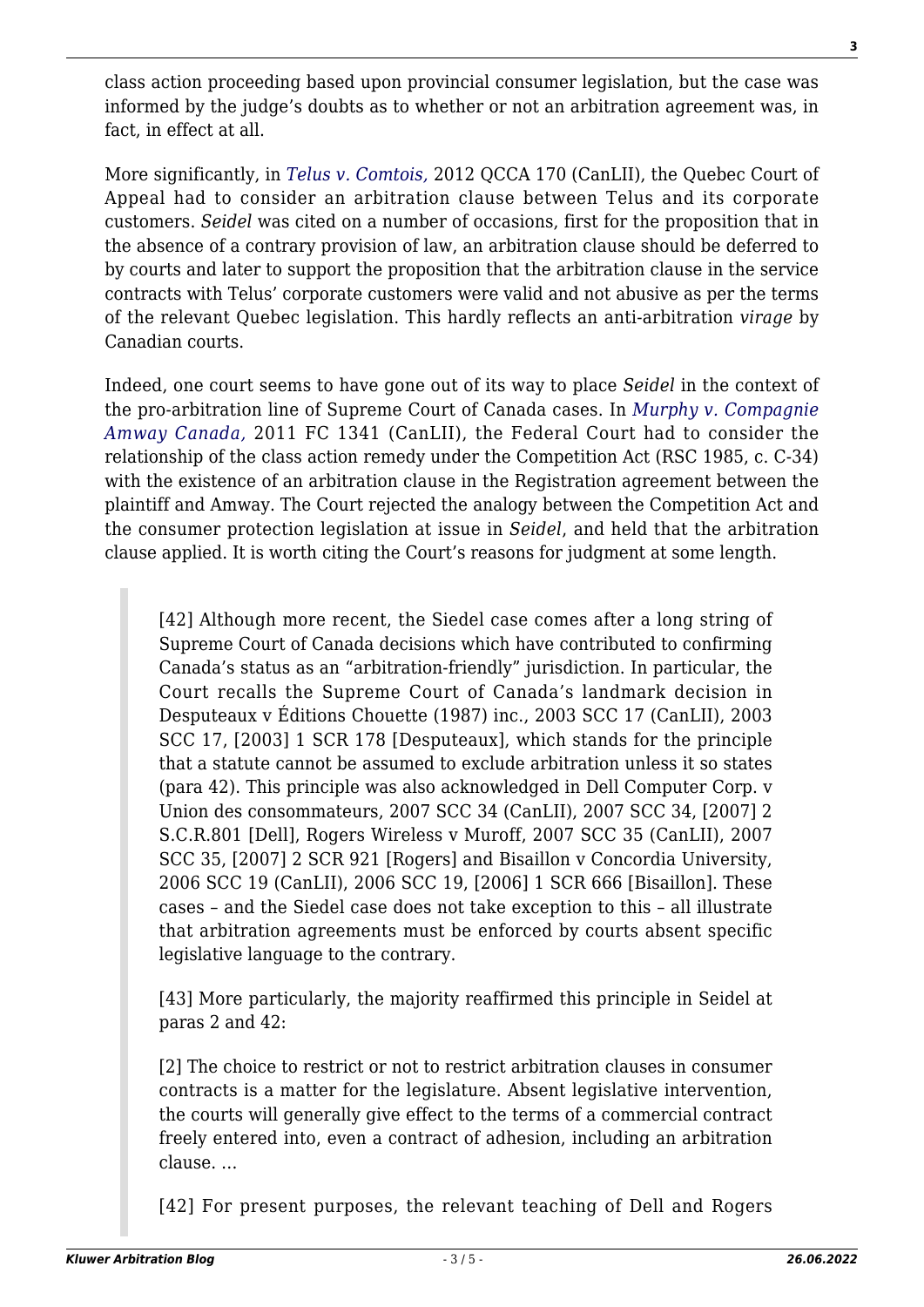Wireless is simply that whether and to what extent the parties' freedom to arbitrate is limited or curtailed by legislation will depend on a close examination of the law of the forum where the irate consumers have commenced their court case. Dell and Rogers Wireless stand, as did Desputeaux, for the enforcement of arbitration clauses absent legislative language to the contrary. [Emphasis in Original]

[44] The Court accordingly may not, absent legislative language to this effect, assert jurisdiction over a matter that is subject to an arbitration agreement. The enforcement of arbitration agreements has long been recognized by Canadian jurisprudence as an acknowledgment of the "jurisdictional choice" made by the parties. This has been the case in the face of class action waivers applicable to matters subject to public order consumer protection legislation void of language to the contrary (Dell).

It is hard to imagine a stronger pro-arbitration stance by a judge, one that seems designed to ensure that *Seidel* does not become a *point de départ* for a change in judicial attitude towards the arbitration process.

In conclusion, a review of the sixteen cases in which *Seidel* was cited reveal no clear change in the Canadian judiciary's attitude towards the arbitration process. Even in cases where consumer legislation and class action remedies were at issue, Canadian courts do not appear to have wavered from a generally pro-arbitration stance. In this respect, it would appear that the worst fears of some commentators have not been realized.

To be sure, it may take longer for the full impact of *Seidel* to be felt as lawyers incorporate it into their arguments at trial and on appeal, and any predictions about how courts will incorporate its teachings should be approached with cautious reservation. (I recall my constitutional law professor observing that she who lives by the crystal ball must be prepared to eat glass.) Nonetheless, it does seem safe to say that the arbitration process is alive and well in Canada and that the pro-arbitration stance of the Canadian judiciary appears to be holding.

## **Profile Navigator and Relationship Indicator**

 $\mathcal{L}_\text{max}$ 

*To make sure you do not miss out on regular updates from the Kluwer Arbitration Blog, please subscribe [here](http://arbitrationblog.kluwerarbitration.com/newsletter/). To submit a proposal for a blog post, please consult our [Editorial Guidelines.](http://arbitrationblog.kluwerarbitration.com/editorial-guidelines/)*

Offers 6,200+ data-driven arbitrator, expert witness and counsel profiles and the ability to explore relationships of 13,500+ arbitration practitioners and experts for potential conflicts of interest.